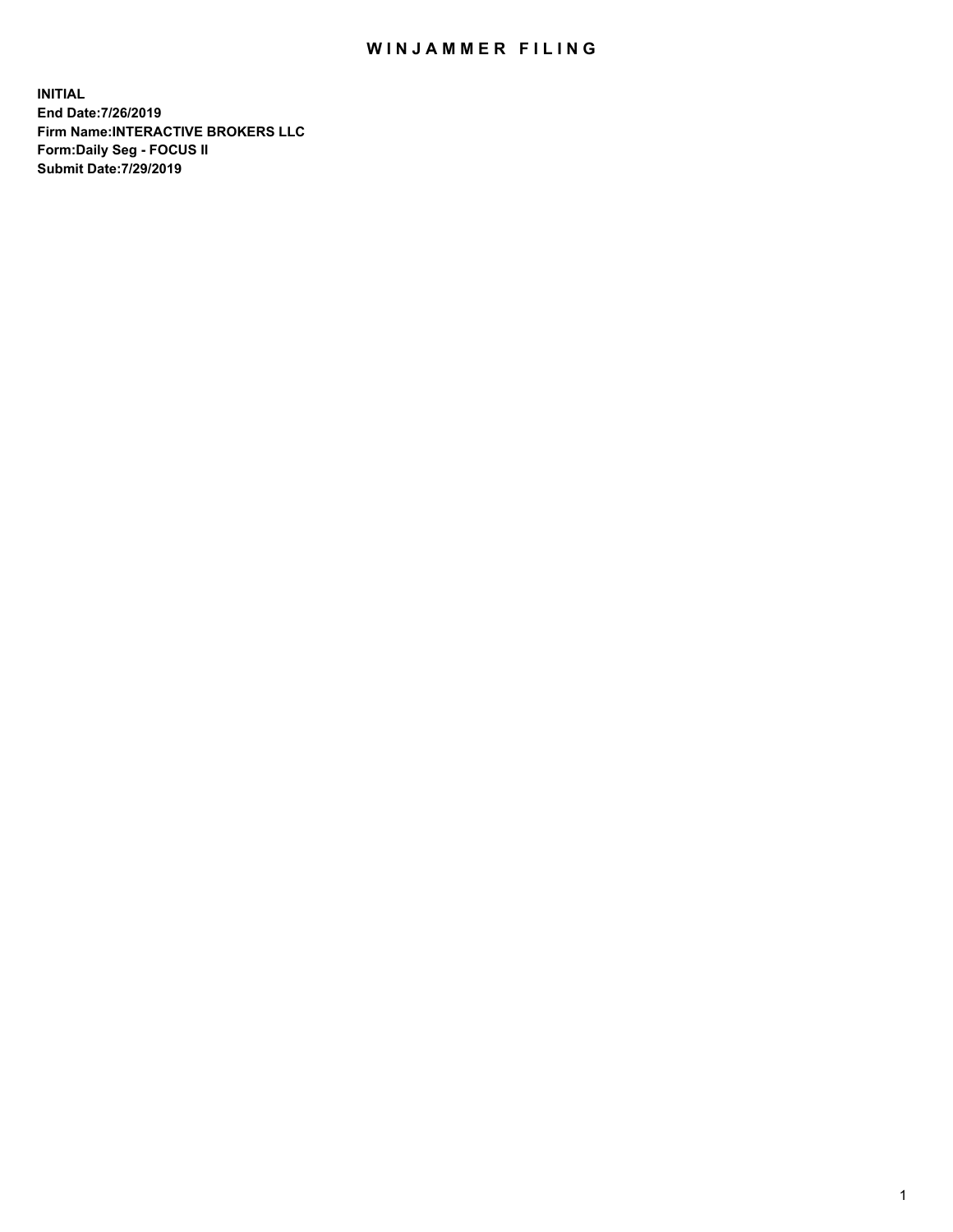**INITIAL End Date:7/26/2019 Firm Name:INTERACTIVE BROKERS LLC Form:Daily Seg - FOCUS II Submit Date:7/29/2019 Daily Segregation - Cover Page**

| Name of Company                                                                                                                                                                                                                                                                                                                | <b>INTERACTIVE BROKERS LLC</b>                                                                  |
|--------------------------------------------------------------------------------------------------------------------------------------------------------------------------------------------------------------------------------------------------------------------------------------------------------------------------------|-------------------------------------------------------------------------------------------------|
| <b>Contact Name</b>                                                                                                                                                                                                                                                                                                            | James Menicucci                                                                                 |
| <b>Contact Phone Number</b>                                                                                                                                                                                                                                                                                                    | 203-618-8085                                                                                    |
| <b>Contact Email Address</b>                                                                                                                                                                                                                                                                                                   | jmenicucci@interactivebrokers.c<br>om                                                           |
| FCM's Customer Segregated Funds Residual Interest Target (choose one):<br>a. Minimum dollar amount: ; or<br>b. Minimum percentage of customer segregated funds required:%; or<br>c. Dollar amount range between: and; or<br>d. Percentage range of customer segregated funds required between:% and%.                          | $\overline{\mathbf{0}}$<br>$\overline{\mathbf{0}}$<br>155,000,000 245,000,000<br>0 <sub>0</sub> |
| FCM's Customer Secured Amount Funds Residual Interest Target (choose one):<br>a. Minimum dollar amount: ; or<br>b. Minimum percentage of customer secured funds required:% ; or<br>c. Dollar amount range between: and; or<br>d. Percentage range of customer secured funds required between:% and%.                           | $\frac{0}{0}$<br>80,000,000 120,000,000<br>0 <sub>0</sub>                                       |
| FCM's Cleared Swaps Customer Collateral Residual Interest Target (choose one):<br>a. Minimum dollar amount: ; or<br>b. Minimum percentage of cleared swaps customer collateral required:% ; or<br>c. Dollar amount range between: and; or<br>d. Percentage range of cleared swaps customer collateral required between:% and%. | $\frac{0}{0}$<br>0 <sub>0</sub><br>0 <sub>0</sub>                                               |

Attach supporting documents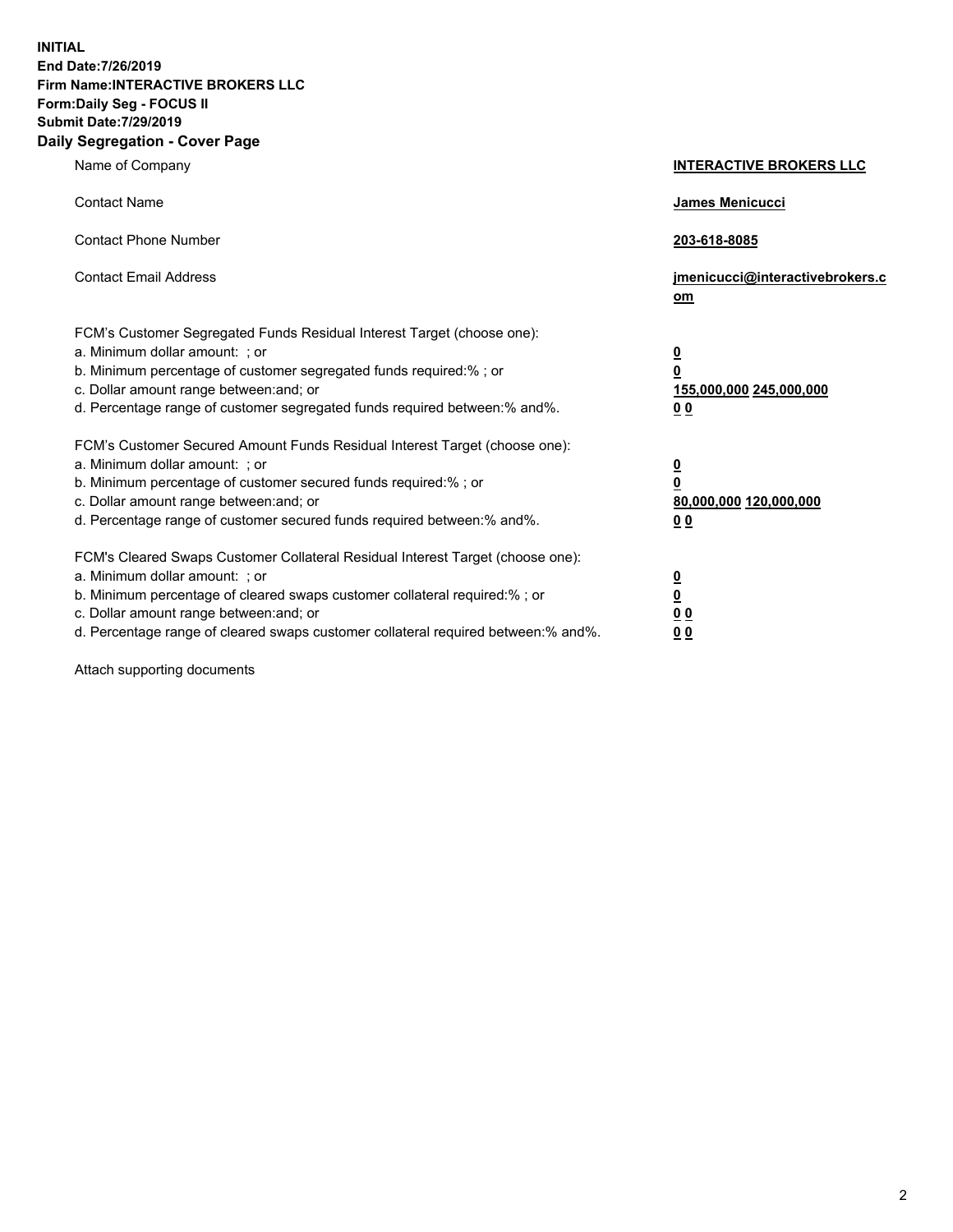**INITIAL End Date:7/26/2019 Firm Name:INTERACTIVE BROKERS LLC Form:Daily Seg - FOCUS II Submit Date:7/29/2019 Daily Segregation - Secured Amounts**

|     | Foreign Futures and Foreign Options Secured Amounts                                         |                                                                |
|-----|---------------------------------------------------------------------------------------------|----------------------------------------------------------------|
|     | Amount required to be set aside pursuant to law, rule or regulation of a foreign            | $0$ [7305]                                                     |
|     | government or a rule of a self-regulatory organization authorized thereunder                |                                                                |
| 1.  | Net ledger balance - Foreign Futures and Foreign Option Trading - All Customers             |                                                                |
|     | A. Cash                                                                                     | 470,028,733 [7315]                                             |
|     | B. Securities (at market)                                                                   | $0$ [7317]                                                     |
| 2.  | Net unrealized profit (loss) in open futures contracts traded on a foreign board of trade   | 16,006,082 [7325]                                              |
| 3.  | Exchange traded options                                                                     |                                                                |
|     | a. Market value of open option contracts purchased on a foreign board of trade              | 69,857 [7335]                                                  |
|     | b. Market value of open contracts granted (sold) on a foreign board of trade                | -24,954 [7337]                                                 |
| 4.  | Net equity (deficit) (add lines 1. 2. and 3.)                                               | 486,079,718 [7345]                                             |
| 5.  | Account liquidating to a deficit and account with a debit balances - gross amount           | 75,063 [7351]                                                  |
|     | Less: amount offset by customer owned securities                                            | 0 [7352] 75,063 [7354]                                         |
| 6.  | Amount required to be set aside as the secured amount - Net Liquidating Equity              | 486,154,781 [7355]                                             |
|     | Method (add lines 4 and 5)                                                                  |                                                                |
| 7.  | Greater of amount required to be set aside pursuant to foreign jurisdiction (above) or line | 486,154,781 [7360]                                             |
|     | 6.                                                                                          |                                                                |
|     | FUNDS DEPOSITED IN SEPARATE REGULATION 30.7 ACCOUNTS                                        |                                                                |
| 1.  | Cash in banks                                                                               |                                                                |
|     | A. Banks located in the United States                                                       | 124,380,926 [7500]                                             |
|     | B. Other banks qualified under Regulation 30.7                                              | 0 [7520] 124,380,926 [7530]                                    |
| 2.  | Securities                                                                                  |                                                                |
|     | A. In safekeeping with banks located in the United States                                   | 413,928,772 [7540]                                             |
|     | B. In safekeeping with other banks qualified under Regulation 30.7                          | 0 [7560] 413,928,772 [7570]                                    |
| 3.  | Equities with registered futures commission merchants                                       |                                                                |
|     | A. Cash                                                                                     | $0$ [7580]                                                     |
|     | <b>B.</b> Securities                                                                        | $0$ [7590]                                                     |
|     | C. Unrealized gain (loss) on open futures contracts                                         | $0$ [7600]                                                     |
|     | D. Value of long option contracts                                                           | $0$ [7610]                                                     |
|     | E. Value of short option contracts                                                          | 0 [7615] 0 [7620]                                              |
| 4.  | Amounts held by clearing organizations of foreign boards of trade                           |                                                                |
|     | A. Cash                                                                                     | $0$ [7640]                                                     |
|     | <b>B.</b> Securities                                                                        | $0$ [7650]                                                     |
|     | C. Amount due to (from) clearing organization - daily variation                             | $0$ [7660]                                                     |
|     | D. Value of long option contracts                                                           | $0$ [7670]                                                     |
|     | E. Value of short option contracts                                                          | 0 [7675] 0 [7680]                                              |
| 5.  | Amounts held by members of foreign boards of trade                                          |                                                                |
|     | A. Cash                                                                                     | 68,543,470 [7700]                                              |
|     | <b>B.</b> Securities                                                                        | $0$ [7710]                                                     |
|     | C. Unrealized gain (loss) on open futures contracts                                         | 9,011,518 [7720]                                               |
|     | D. Value of long option contracts                                                           | 69,857 [7730]                                                  |
|     | E. Value of short option contracts                                                          | <u>-<b>24,954</b> [</u> 7735] <u>77,<b>599,891</b> [</u> 7740] |
| 6.  | Amounts with other depositories designated by a foreign board of trade                      | 0 [7760]                                                       |
| 7.  | Segregated funds on hand                                                                    | $0$ [7765]                                                     |
| 8.  | Total funds in separate section 30.7 accounts                                               | 615,909,589 [7770]                                             |
| 9.  | Excess (deficiency) Set Aside for Secured Amount (subtract line 7 Secured Statement         | 129,754,808 [7380]                                             |
|     | Page 1 from Line 8)                                                                         |                                                                |
| 10. | Management Target Amount for Excess funds in separate section 30.7 accounts                 | 80,000,000 [7780]                                              |
| 11. | Excess (deficiency) funds in separate 30.7 accounts over (under) Management Target          | 49,754,808 [7785]                                              |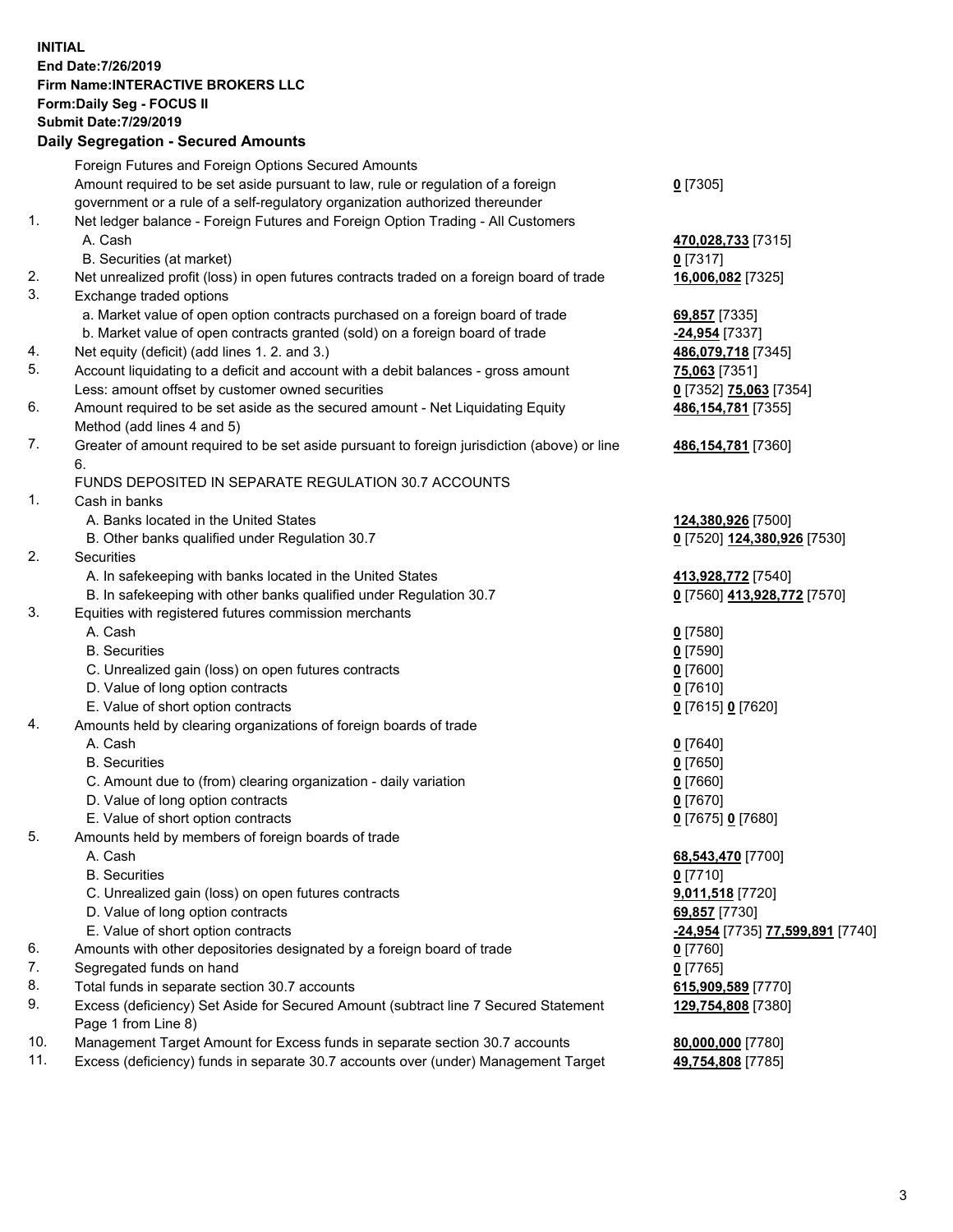**INITIAL End Date:7/26/2019 Firm Name:INTERACTIVE BROKERS LLC Form:Daily Seg - FOCUS II Submit Date:7/29/2019 Daily Segregation - Segregation Statement** SEGREGATION REQUIREMENTS(Section 4d(2) of the CEAct) 1. Net ledger balance A. Cash **4,024,334,743** [7010] B. Securities (at market) **0** [7020] 2. Net unrealized profit (loss) in open futures contracts traded on a contract market **-50,761,734** [7030] 3. Exchange traded options A. Add market value of open option contracts purchased on a contract market **180,694,924** [7032] B. Deduct market value of open option contracts granted (sold) on a contract market **-218,912,882** [7033] 4. Net equity (deficit) (add lines 1, 2 and 3) **3,935,355,051** [7040] 5. Accounts liquidating to a deficit and accounts with debit balances - gross amount **1,211,522** [7045] Less: amount offset by customer securities **0** [7047] **1,211,522** [7050] 6. Amount required to be segregated (add lines 4 and 5) **3,936,566,573** [7060] FUNDS IN SEGREGATED ACCOUNTS 7. Deposited in segregated funds bank accounts A. Cash **831,725,425** [7070] B. Securities representing investments of customers' funds (at market) **1,998,962,850** [7080] C. Securities held for particular customers or option customers in lieu of cash (at market) **0** [7090] 8. Margins on deposit with derivatives clearing organizations of contract markets A. Cash **5,043,683** [7100] B. Securities representing investments of customers' funds (at market) **1,341,633,477** [7110] C. Securities held for particular customers or option customers in lieu of cash (at market) **0** [7120] 9. Net settlement from (to) derivatives clearing organizations of contract markets **6,199,555** [7130] 10. Exchange traded options A. Value of open long option contracts **180,669,632** [7132] B. Value of open short option contracts **-218,938,352** [7133] 11. Net equities with other FCMs A. Net liquidating equity **0** [7140] B. Securities representing investments of customers' funds (at market) **0** [7160] C. Securities held for particular customers or option customers in lieu of cash (at market) **0** [7170] 12. Segregated funds on hand **0** [7150] 13. Total amount in segregation (add lines 7 through 12) **4,145,296,270** [7180] 14. Excess (deficiency) funds in segregation (subtract line 6 from line 13) **208,729,697** [7190] 15. Management Target Amount for Excess funds in segregation **155,000,000** [7194]

16. Excess (deficiency) funds in segregation over (under) Management Target Amount Excess

**53,729,697** [7198]